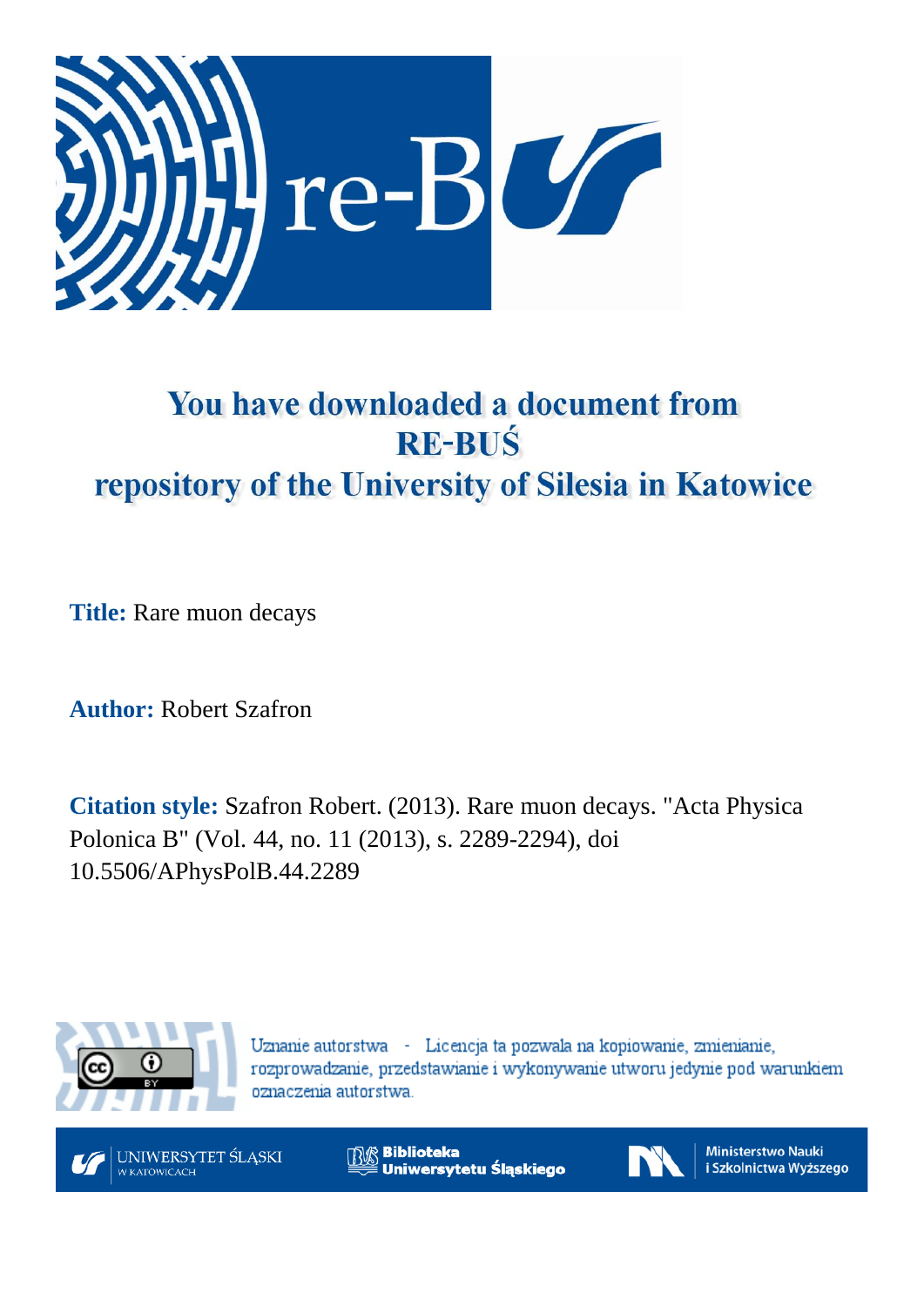# RARE MUON DECAYS∗

#### ROBERT SZAFRON

# Department of Physics, 4-181 CCIS, University of Alberta Edmonton AB T6G 2E1, Canada szafron@ualberta.ca

(Received October 24, 2013)

In this paper, we present a short review of searches for charged lepton flavour violation on the example of rare muon decays. We discuss the evaluation of electron spectrum for muon decay in orbit which is a background process for conversion experiments.

DOI:10.5506/APhysPolB.44.2289 PACS numbers: 13.35.Bv, 36.10.Ee, 14.60.Ef

#### 1. Introduction

In the era of the LHC, precision experiments play a very important role in constraining New Physics (NP) models. Moreover, this constrains can also be used to improve theoretical prediction of expected signals in some NP models at the LHC [\[1\]](#page-5-0). Up to now, both in accelerator searches and in precision experiments, no clear signal of physics beyond Standard Model (SM) was observed. Today, the main discrepancy between experiment and SM is muon  $q - 2$ , where the difference between theory and experiment is about 3–4 standard deviation  $[2-4]$  $[2-4]$ . The same kind of interactions which may contribute to dipole moments of charged leptons can induce flavour off-diagonal dipole moments, which lead to the Charged Lepton Flavour Violation (CLFV) process. In many models, CLFV and contributions to anomalous dipole moments can be related to the same NP scale and, therefore, both measurements of  $g - 2$  for charged leptons and searches for CLFV process are complementary sources of bounds on NP parameters and scale.

In this proceeding, we will shortly review the current status and main difficulties related to searches for exotic muon decays. For more comprehensive reviews, we refer any interested Reader to existing literature on this topic. For most recent reviews, see e.g.  $[5-7]$  $[5-7]$ .

<sup>∗</sup> Presented at the XXXVII International Conference of Theoretical Physics "Matter to the Deepest" Ustroń, Poland, September 1–6, 2013.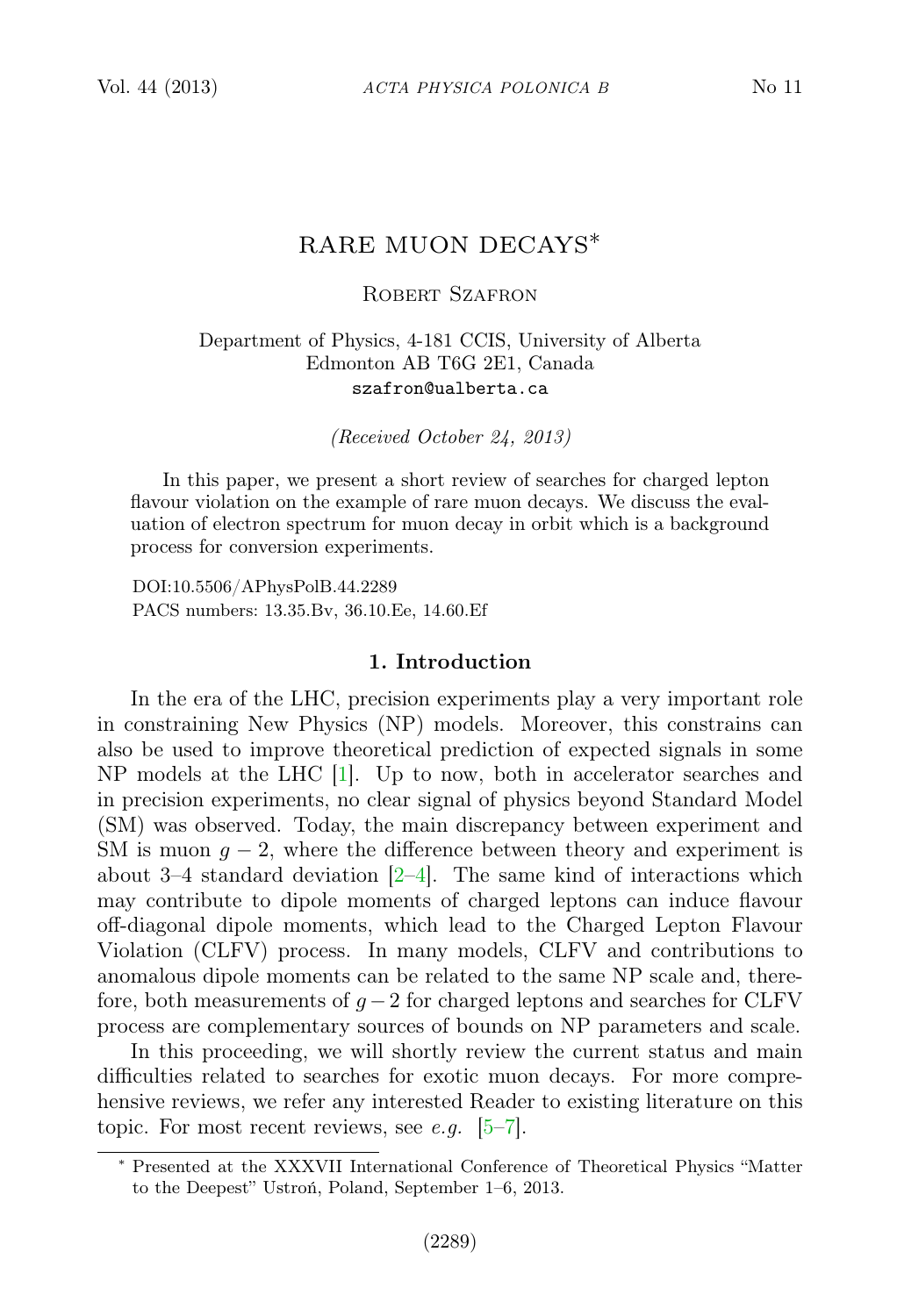# 2.  $\mu \rightarrow e \gamma$

Searches for CLFV started just after the discovery of the muon, when it was conjectured that process  $\mu \to e\gamma$  should be observed. Until now, no signal was observed. Recent measurement form the MEG experiment gives bound for the branching fraction of decay  $\mu^+ \to e^+ \gamma$  of [\[8\]](#page-5-5)

$$
Br(\mu^+ \to e^+ \gamma) < 5.7 \times 10^{-13} \tag{1}
$$

which is still far from the SM value  $Br(\mu^+ \to e^+ \gamma) \sim 10^{-54}$ . However, many NP models give significant contribution to this process. Models such as the Supersymmetry, two Higgs doublet models, models with extra  $Z'$  particle etc. predict branching for  $\mu \to e\gamma$  at a rate comparable with present experimental accuracy. Although the signal for this process is very clean with back-to-back electron and photon both carrying energy equal to half of muon mass — except accidental experimental background, there is also a background from the Radiative Muon Decay (RMD). From an experimental point of view, it is important to have a good angular and energetic resolution to reduce the background [\[5\]](#page-5-3). MEG experiment is currently being upgraded [\[9\]](#page-5-6) and is expected to reach accuracy improved by one order of magnitude with respect to present measurement,  $Br(\mu^+ \to e^+ \gamma) < 6 \times 10^{-14}$ .

#### 3. Muon conversion

Another important CLFV process can occur with muons caught in orbit of an atom. Typically, when muon is stopped in some material, it loses its energy by emitting X-rays and, finally, is captured in  $1S$  orbital state. This allows for direct searches for conversion which is a process in which muon is converted to electron, and the nucleus plays a role of spectator and source of electromagnetic field. In this section, we will describe muon conversion and the only physical background to this process — muon Decay In Orbit (DIO) *i.e.* normal decay mode  $(\mu \to e \nu_{\mu} \bar{\nu}_{e})$  in the presence of electromagnetic field of nucleus.

The experiment measures the number of signal events normalized to all nuclear captures

$$
R_{\mu e} = \frac{\Gamma\left[\mu + (A, Z) \to e + (A, Z)\right]}{\Gamma\left[\mu + (A, Z) \to \nu_{\mu} + (A, Z - 1)\right]}.
$$
 (2)

The current best limit is obtained by the experiment SINDRUM II [\[12\]](#page-6-0)

$$
R_{\mu e} < 7 \times 10^{-13} \,, \tag{3}
$$

however, the planned experiment Mu2e is expected to improve this limit by four orders of magnitude [\[13,](#page-6-1) [14\]](#page-6-2).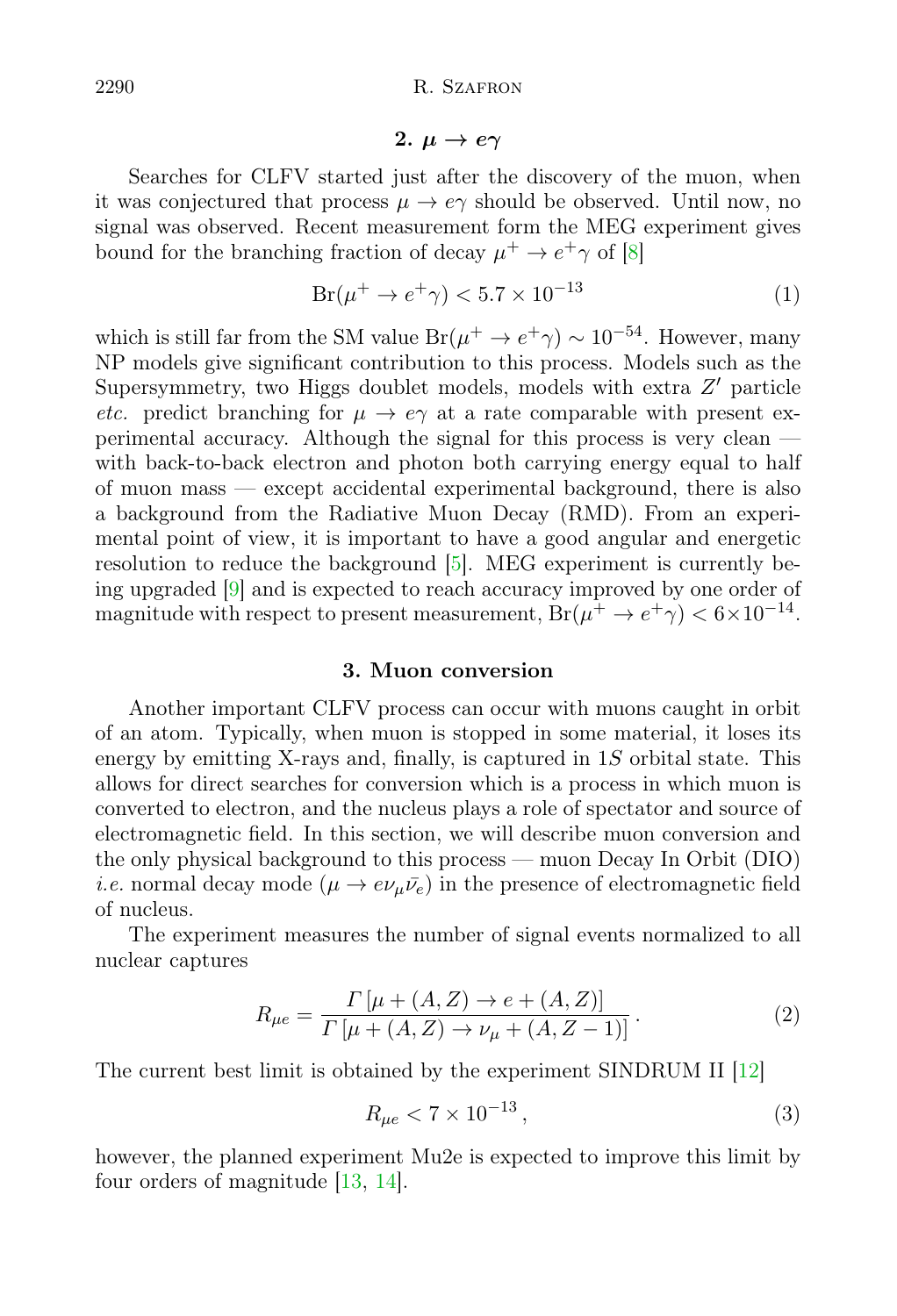The main reason that such accuracy can be obtained is that conversion experiments have an excellent signal-to-background ratio. The signal for the conversion is mono-energetic electron with the energy

$$
E_{\text{conv}} = m_{\mu} - E_{\text{bin}} - E_{\text{rec}}\,,\tag{4}
$$

where  $E_{\text{bin}} = m \frac{(Z\alpha)^2}{2} + \mathcal{O}(Z\alpha)$  is binding energy of the muon, and  $E_{\text{rec}} = \frac{m_{\mu}^2}{2M}$ is recoil energy  $(\tilde{M}$  is mass of the nucleus).

The only physical background for conversion searches is muon DIO. Unlike the case of free muon decay where the electron maximal energy is  $\frac{m_{\mu}}{2}$ due to energy and momentum conservation, maximal energy for the case of muon DIO is  $E_{\text{conv}}$ . Therefore, the tail of the electron spectrum from muon DIO overlaps with the region where the conversion signal is expected to be found. Planned precision of the experiment requires the evaluation of this background with very high accuracy.

# 3.1. DIO

Most recent numerical calculations, which took into account finite size of the nucleus and recoil effect, were done in  $[10, 11]$  $[10, 11]$  $[10, 11]$ . These analyses were based on numerical solutions of the Dirac equation. In this section, we will rather concentrate on analytical expression which can be obtained for the electron spectrum. Therefore, we will neglect the corrections coming from the finite size of nucleus. We will also neglect the recoil effect which can be easily reintroduced at the leading order. Electron spectrum can be divided into two regions in which two different expansions can be performed.

The first region is defined by the condition that momentum transfer  $q$ between the muon, the electron and the nucleus is much larger than  $mZ\alpha$ . In this region, an expansion of the electron spectrum into powers of  $Z\alpha$  can be safely performed. This region is of special importance for the conversion experiments because in this energy range conversion signal is expected to appear. The main difficulty in this region is a slow convergence of a perturbation series. To illustrate this effect, we expand the spectrum around  $E_e = E_{\text{conv}}$ . For simplicity, we will now consider muon decaying to electron and some neutral scalar. This scalar can be interpreted, for example, as a Majoron particle [\[15\]](#page-6-5). In this case, the spectrum has the following expansion

$$
\frac{m_{\mu}}{T_0} \frac{d\Gamma}{dE_e} \approx (Z\alpha)^5 (E_e - E_{\text{conv}})^3 f(Z\alpha)
$$
 (5)

with  $\Gamma_0$  equal to the free decay rate and the function  $f(Z\alpha)$  can be expanded as follows

$$
f(Z\alpha) \approx \frac{512}{3\pi} - 160 Z\alpha + \frac{6064 + 473\pi^2 - 2944 \log(2) - 1536 \log(Z\alpha)}{9\pi} (Z\alpha)^2.
$$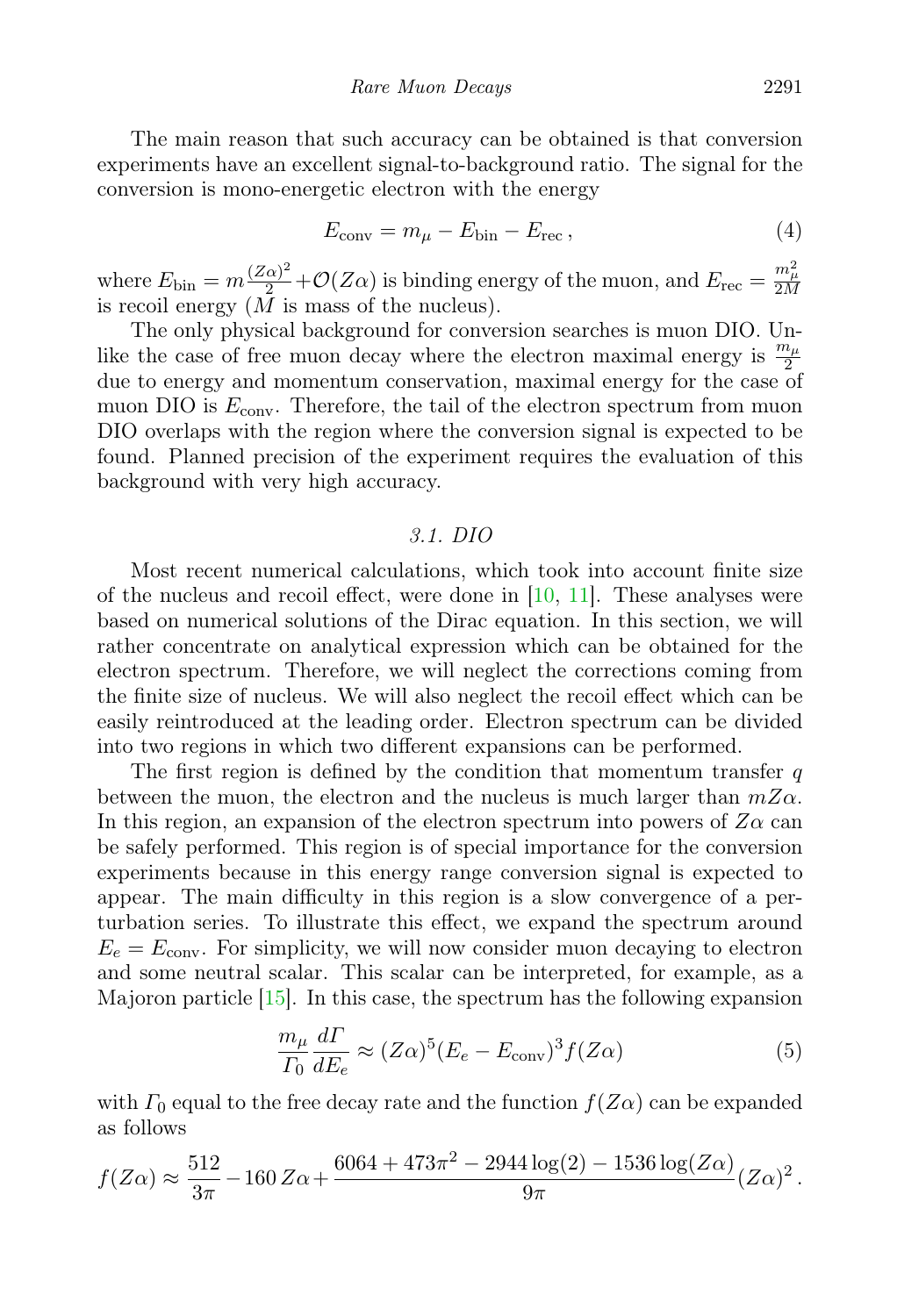The subsequent coefficients of this series are large and in order to get reliable results, we have to expand the spectrum to high order in  $Z\alpha$ .

We will present here a simple derivation of the lowest order expansion coefficient of the function  $f(Z\alpha)$ . The decay rate is given by

$$
\Gamma = \frac{1}{2m_{\mu}} \int \frac{d^3 p}{(2\pi)^3 2E_e} \frac{d^3 k}{(2\pi)^3 2E_J} (2\pi) \delta(E_{\mu} - E_e - E_j) \mathcal{J} \mathcal{J}^{\dagger} \tag{6}
$$

with

$$
\mathcal{J} = \int d^3r \left[ \overline{u}' \left( 1 - \frac{i}{2m_\mu} \gamma^0 \vec{\gamma} \cdot \vec{\nabla} \right) u \psi_{\text{non}-r} e^{-i \left( \vec{p} + \vec{k} \right) \cdot \vec{r}} + \overline{\psi}^{(1)} e^{-i \vec{k} \cdot \vec{r}} u \psi_{\text{non}-r} \right]. \tag{7}
$$

By  $\vec{p}$ , we denote the electron momentum and  $\vec{k}$  is the Majoron momentum. We used the electron wave function expanded in terms of the external field as a plain wave plus the first order correction  $\psi' = \frac{1}{\sqrt{2}}$  $\frac{1}{2E}\left(u'e^{i\vec{p}\cdot\vec{r}}+\psi^{(1)}\right),$ and the muon  $1S$  wave function with the first order relativistic correction  $\psi = \left(1 - \frac{i}{2m}\right)$  $\frac{i}{2m_{\mu}}\gamma^0\vec{\gamma}\cdot\vec{\nabla}\right)u\psi_{\text{non}-r}$ . *u* and *u'* are spinors respectively for muon and electron. Explicit expression for these wave functions can be found in any standard textbook on relativistic quantum mechanics, see e.g. [\[16\]](#page-6-6). Integrating by parts in the first term, we get

$$
\mathcal{J} = \int d^3r \left[ \overline{u}' \left( 1 + \frac{1}{2m_{\mu}} \gamma^0 \vec{\gamma} \cdot \left( \vec{p} + \vec{k} \right) \right) u \psi_{\text{non-}r} e^{-i \left( \vec{p} + \vec{k} \right) \cdot \vec{r}} + \overline{\psi}^{(1)} e^{-i \vec{k} \cdot \vec{r}} u \psi_{\text{non-}r} \right]. \tag{8}
$$

Now, we calculate all required Fourier transformations and we get

$$
\mathcal{J} = \frac{8\pi (Z\alpha m_{\mu})^{\frac{5}{2}}}{\left(\vec{k} + \vec{p}\right)^2 \sqrt{\pi}} \overline{u'} Au
$$
\n(9)

with

$$
A = \left(1 + \frac{1}{2m}\gamma^0\vec{\gamma}\cdot(\vec{p} + \vec{k})\right)\frac{1}{\left(\vec{k} + \vec{p}\right)^2} + \frac{2\gamma^0E - \vec{\gamma}\cdot(\vec{k} + \vec{p})}{2m_\mu\left(\vec{k}^2 - \vec{p}^2\right)}\gamma^0. \tag{10}
$$

At this stage of calculations, we already expanded muon wave function, keeping only the lowest order term in  $Z\alpha$ . Next, we average over the spin states of muon and sum over the spins of electron, finally, we integrate over phase space and expand around  $E_e = m_\mu$  such that we obtain

$$
\frac{m_{\mu}}{T_0} \frac{d\Gamma}{dE_e} = \frac{512(m_{\mu} - E_e)^3 (Z\alpha)^5}{3\pi} + \mathcal{O}\left((E_e - m_{\mu})^4\right) \,. \tag{11}
$$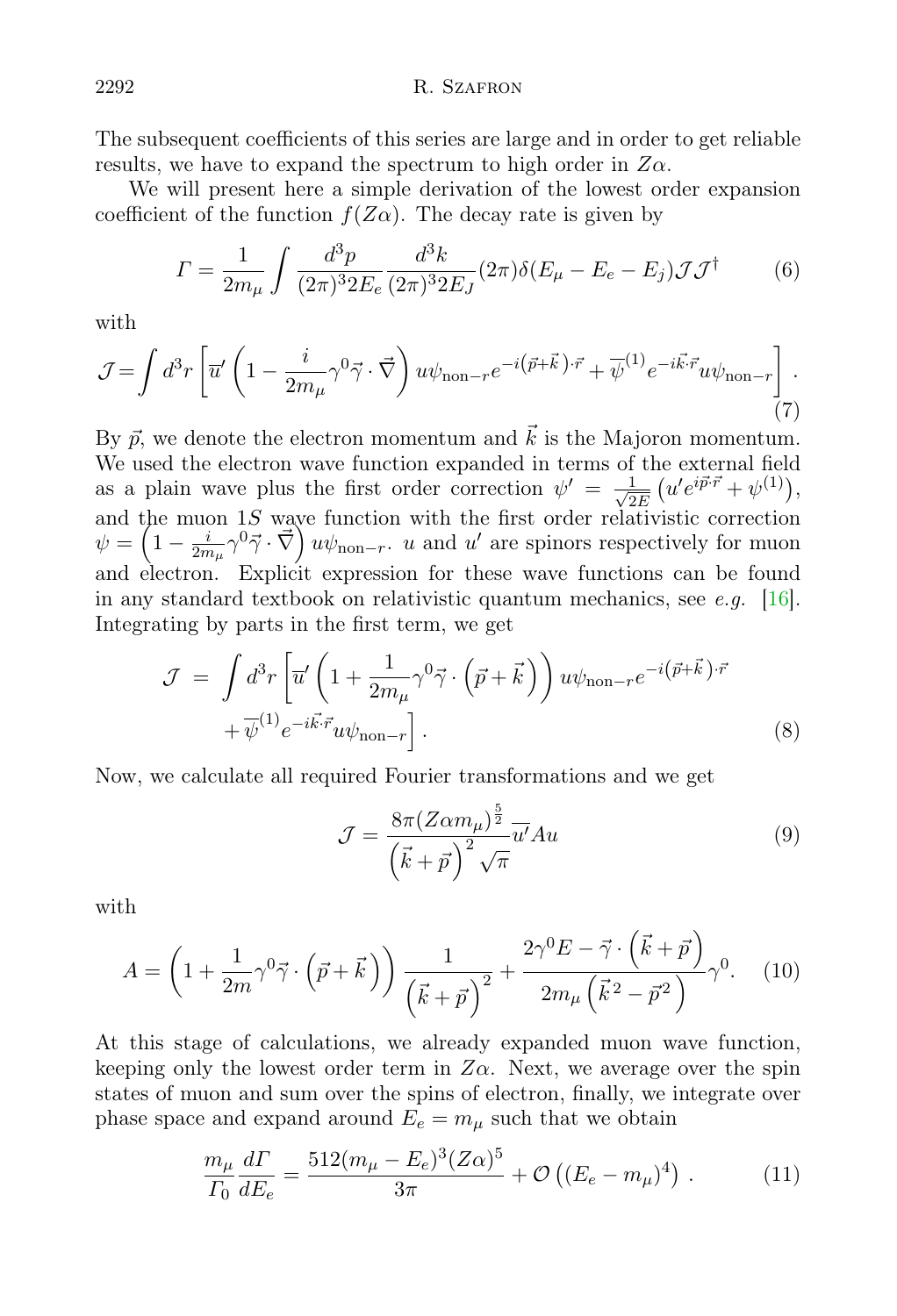This simple and instructive derivation shows us that effects of electromagnetic field both for the electron and the muon have to be taken into account with the same accuracy. This is characteristic feature of the spectrum expansion in this region.

The other region is defined by a condition that  $q \sim mZ\alpha$ . In this region, the dominant effect is smearing of the spectrum due to the motion of a muon in the atom. We will not describe in any more details evaluation of the electron spectrum in this energy range as this region is not interesting from the point of view of the experiments searching for the muon conversion.

# 4. Conclusions and outlook

In this short note, we presented a brief summary of searches for the exotic muon decays. Processes of that kind are clear signal of physics beyond the SM. Also the ratio of signal-to-background is very good which allows for precise measurements. But increasing accuracy of the experiments requires also better determination of the background. In searches of  $\mu \to e\gamma$ , spectrum of both electron and photon from RMD has to be precisely evaluated. For the case of the conversion experiments, a spectrum of electrons produced in DIO has to be well understood and evaluated with good precision in the endpoint region.

I would like to thank the "Matter to the Deepest" Organizers for invitation, hospitality and support. This work was supported by the Science and Engineering Research Canada (NSERC).

#### REFERENCES

- <span id="page-5-0"></span>[1] J. Chakrabortty, J. Gluza, R. Sevillano, R. Szafron, [J. High Energy Phys.](http://dx.doi.org/10.1007/JHEP07(2012)038) 1207[, 038 \(2012\).](http://dx.doi.org/10.1007/JHEP07(2012)038)
- <span id="page-5-1"></span>[2] F. Jegerlehner, R. Szafron, [Eur. Phys. J.](http://dx.doi.org/10.1140/epjc/s10052-011-1632-3) C71, 1632 (2011).
- [3] R. Szafron, F. Jegerlehner, PoS RADCOR2011, 035 (2011).
- <span id="page-5-2"></span>[4] M. Benayoun, P. David, L. DelBuono, F. Jegerlehner, [Eur. Phys. J.](http://dx.doi.org/10.1140/epjc/s10052-013-2453-3 ) C73, [2453 \(2013\).](http://dx.doi.org/10.1140/epjc/s10052-013-2453-3 )
- <span id="page-5-3"></span>[5] R.H. Bernstein, P.S. Cooper, Phys. Rep. 532[, 27 \(2013\).](http://dx.doi.org/10.1016/j.physrep.2013.07.002)
- [6] A. de Gouvea, P. Vogel, [Prog. Part. Nucl. Phys.](http://dx.doi.org/10.1016/j.ppnp.2013.03.006) 71, 75 (2013).
- <span id="page-5-4"></span>[7] W.J. Marciano, T. Mori, J.M. Roney, [Ann. Rev. Nucl. Part. Sci.](http://dx.doi.org/10.1146/annurev.nucl.58.110707.171126) 58, 315 [\(2008\).](http://dx.doi.org/10.1146/annurev.nucl.58.110707.171126)
- <span id="page-5-5"></span>[8] J. Adam et al. [MEG Collaboration], [Phys. Rev. Lett.](http://dx.doi.org/10.1103/PhysRevLett.110.201801) 110, 201801 (2013).
- <span id="page-5-6"></span>[9] A. Baldin et al. [MEG Collaboration], arXiv:1301.7225 [physics.ins-det].